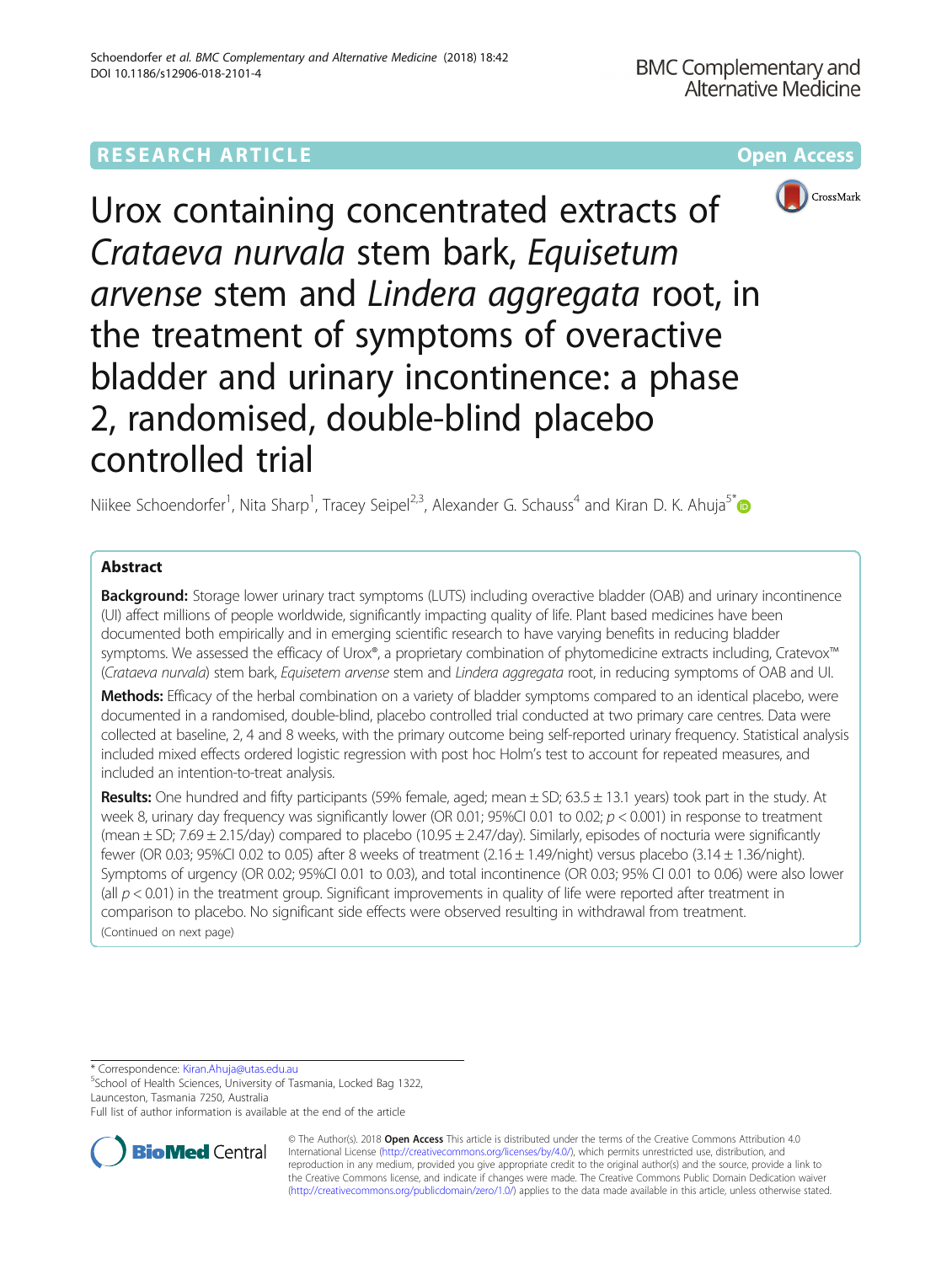## (Continued from previous page)

Conclusions: The outcome of this study demonstrated both statistical significance and clinical relevance in reducing symptoms of OAB, urinary frequency and/or urgency and incontinence. The demonstrated viability of the herbal combination to serve as an effective treatment, with minimal side-effects, warrants further longer term research and consideration by clinicians.

Trial registration: [NCT02396160](https://clinicaltrials.gov/ct2/show/NCT02396160) (registered on 17 March 2015 - before any statistical analyses commenced).

Keywords: Overactive bladder, Incontinence, Nocturia, Urgency, Phytomedicine,

## Background

Lower urinary tract symptoms (LUTS) are subjective and divided into subgroups with the three major groups as storage, voiding and post micturition symptoms. Storage LUTS include increased day frequency, nocturia, urgency, and urinary incontinence. Urinary incontinence can be subdivided further into stress, urgency, a mixture of both stress and urgency, and the less common, enuresis, continuous and other types such as situational incontinence [\[1\]](#page-9-0). Voiding LUTS include slow stream, splitting/spraying, intermittency, straining and terminal dribble. Post micturition symptoms include feeling of incomplete emptying and post micturition dribble. Storage LUTS include Overactive bladder (OAB) and urinary incontinence (UI) and are embarrassing and distressing conditions suffered by millions. These conditions can negatively impact the physical and emotional status and quality of life in those affected [\[2](#page-9-0)–[4](#page-9-0)]. OAB is characterized by symptoms of urinary urgency, with or without leakage (urgency incontinence), day frequency, and nocturia. Urinary incontinence may also be described as occurring due to stress (stress incontinence), where pressure is placed on the pelvic floor muscles such as in cases of sneezing or heavy lifting, where the urinary loss occurs without warning or the sense of urgency beforehand (urgency incontinence) or a mixture of both [\[2\]](#page-9-0).

Current estimates suggest 4.8 million Australians suffer with urinary incontinence, while 15% of the population experience OAB [\[5\]](#page-9-0). It is estimated that 33 million Americans suffer from OAB with 12.2 million of these adults also having concomitant urgency incontinence [\[2,](#page-9-0) [6](#page-9-0)]. A 2002 study of 5 other western countries (i.e., Canada, Germany, Italy, Sweden and the United Kingdom) demonstrated that on average, OAB prevalence was around 11.8% and UI 9.4% [[7](#page-9-0)]. These conditions pose an enormous health cost burden. In 2000, these costs totalled US\$19.5 billion for urinary incontinence alone in the United States [[8](#page-9-0)].

Contrary to popular understanding, men and women have a similar prevalence of overactive bladder, with urgency incontinence occurring more often in males [\[2](#page-9-0), [6,](#page-9-0) [9](#page-9-0)]. Less than 50% of men with lower urinary tract symptoms (LUTS) have urodynamically proven bladder outlet obstruction that may be attributed to BPH or other obstructive causes [[10,](#page-9-0) [11\]](#page-9-0). Men with BPH may be prescribed phosphodiesterase type 5 (PDE5) inhibitors such as tadalafil, although the more commonly prescribed medications for male LUTS attributed to BPH are alphaadrenergic agents to relax the urethral and prostate smooth muscle and/or 5-alpha reductase inhibitors to reduce androgen production and prostate growth. Side effects from these two classes of medications include hypotension, erectile dysfunction and/or reduced libido. For the 50% of men with LUTS due to storage problems, predominantly OAB, their response to these medications is limited [\[1\]](#page-9-0).

Combined, stress and urgency UI affects approximately 25% of reproductive age women, 50% of post-menopausal women, and  $50\% - 75\%$  of women in nursing homes  $[3, 3\%]$  $[3, 3\%]$  $[3, 3\%]$ [12](#page-9-0)]. Despite this, UI remains under-diagnosed and underreported [[3](#page-9-0)] with many women perceiving UI as a 'normal' part of being female [\[13\]](#page-9-0). Factors contributing to urinary incontinence include, child birth (40% of women suffer some form of leaking urine after bearing children) [[14](#page-9-0)], constipation and other bowel symptoms, a high body mass index, as well as, a history of hysterectomy, prostatectomy or prolapse repair [\[15](#page-9-0)].

Current popular treatment options for UI and OAB include pelvic muscle rehabilitation, behavioural techniques such as bladder retraining, and drug therapies [[9](#page-9-0)]. Common drugs used in the treatment of UI and OAB are oxybutynin, tolterodine and fesoterodine, anticholinergic muscarinic receptor antagonists, intended to reduce symptoms of OAB and UI with variable outcomes [\[16,](#page-9-0) [17\]](#page-9-0). However, some anticholinergic drugs can effect tissues other than the bladder resulting in poorly tolerated side effects including dry mouth, dry eyes, constipation and memory loss [[18](#page-9-0)], and increased discontinuation of treatment within a two to twelve month timeframe [\[19\]](#page-9-0). Other reported side effects include blurred vision, nausea and drowsiness [\[20](#page-9-0)]. Recent research has documented anticholinergic and antimuscarinic drugs, including high dose oxybutynin, may produce irreversible cognitive impairment and an increased risk for dementia, particularly with chronic use [\[21\]](#page-9-0). This has led to recent recommendations to minimise anticholinergic use, in general, over time [\[22,](#page-9-0) [23\]](#page-9-0). Despite recent approval of additional pharmaceutical medications which are more specific to bladder tissue for the treatment of OAB and UI, such as darifenacin, solifenacin and trospium, these have not been reported to date to result in cognitive impairment, however, unwanted anticholinergic effects in tissues other than the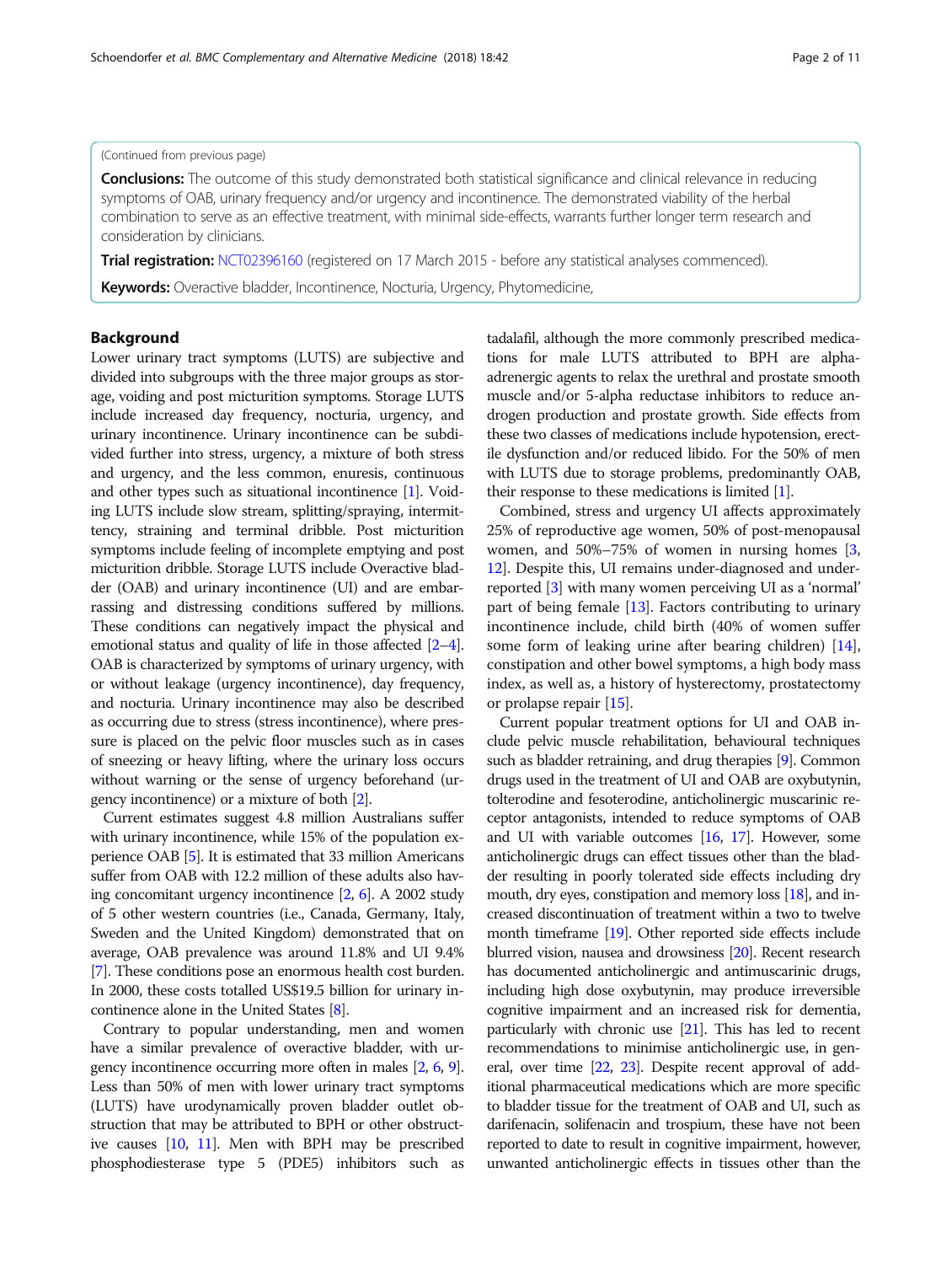bladder continue to be reported. Even administration of slow release or transdermal delivery systems have not eliminated unwanted systemic anticholinergic side effects [\[24\]](#page-9-0).

Phytomedicine therapies have been traditionally used in the treatment of symptoms of OAB and UI [[25](#page-9-0)–[28](#page-9-0)]. Both previous and emerging clinical research into the use of phytomedicines demonstrates an increasing benefit from these approaches, often without the side effects that are associated with prescription medications. However, few have been subjected to controlled clinical trials to evaluate their safety and efficacy. The specific phytomedicines used in the herbal combination, Crataeva, Equisetum and Lindera, have well established traditional uses [\[25](#page-9-0)–[27](#page-9-0)] and as such considered safe for human consumption [[29](#page-9-0)].

In Ayurvedic Medicine, Crataeva nurvala is the herb of choice for urinary disorders [[30\]](#page-9-0). A review of research shows Crataeva produced hypertonic curves in dog cystometric studies and increased bladder tone and bladder capacity in humans in cases of hypotonic bladder due to prostatic hypertrophy [\[28](#page-9-0)]. Crataeva demonstrated beneficial effects on neurogenic bladder and significantly decreased residual urine volume, normalising the tone of the urinary bladder. Crataeva has also been shown to be effective in the treatment of urinary calculi and infection [[28,](#page-9-0) [31](#page-9-0)–[35](#page-9-0)].

Western herbal medicine traditionally recommends Equisetum arvense as a genito-urinary astringent for urinary incontinence and enuresis in children [\[27](#page-9-0)]. The silica content of Equisetum likely contributes to the astringent effects. Equisetum has also been shown to have anti-inflammatory, anti-bacterial and antilithogenic effects [\[27,](#page-9-0) [36](#page-9-0)–[38\]](#page-9-0). A pilot trial with Equisetum and Crataeva showed this combination reduced urinary frequency, urgency incontinence and stress incontinence episodes, which was attributed to improved tone of the urinary bladder and pelvic floor [\[39](#page-9-0)]. A randomised controlled trial with Crataeva and Equisetum alone, showed statistically significant reductions in day frequency and urinary incontinence and improved quality of life within two months of treatment, however, drop-out was high (23%) [\[29](#page-9-0)] in addition, Human cytochrome P450 (CYP1A2 and CYP3A4) in vitro testing on immortalised human hepatocytes (Fa2N-4 cells) showed that the combination of Crataeva and Equisetum caused no interference with these liver enzymes involved in drug metabolism, indicating that the combination of the two herbs was safe when consumed with other medications [\[40\]](#page-9-0). Lindera aggregata, another herb, is documented in texts of traditional Chinese medicine for frequent urination and urinary incontinence due to cold from a deficient bladder [\[25](#page-9-0)]. Lindera promotes the movement of chi or energy and blood and disperse cold, especially in the lower abdomen [\[25](#page-9-0)].

Urox (herbal combination used in the current study) contains Crataeva, Equisetum and Lindera. Urox is listed as safe for human consumption with the Therapeutic Goods Administration (TGA) in Australia since 2011 and is being sold in the USA and Australia since 2012. Company documentation (personal communication with Seipel Group) indicate less than 0.07% of adverse event (predominantly worsening bladder symptoms, digestive complaints and allergy to the formula) between 2012 and 2017 with no report of any interference with drug medications. It is speculated that the efficacy of Urox to be due to an antispasmodic effect as a result of an improvement in the tone of the bladder's muscles [\[28,](#page-9-0) [29](#page-9-0)]. Urox was intended as an improved formulation with a faster action, therefore results from the current study are required within the two-month timeframe to assess its efficacy in comparison to the previous formulations [\[29,](#page-9-0) [39\]](#page-9-0).

As pharmaceutical treatment options for UI and OAB have limited effectiveness and are associated with a range of adverse side effects, and given the paucity of competent and reliable studies of phytomedicine treatments to substantiate efficacy and/or safety, we assessed the effectiveness of Urox, the herbal combination of Crataeva, Equisetum and Lindera towards resolving UI and/or symptoms of OAB, such as urinary frequency and urgency within a two-month time frame.

## Methods

This study was conducted over an 8-week period in a phase-2, parallel double-blinded, randomised controlled design. Adults over the age of 18 years with symptoms of UI and/or OAB were recruited via a variety of advertising media including newspapers advertisements and notices posted at community centres. Self-identified participants were initially screened for suitability via telephone by research clinicians, based on definitions outlined by the Standardization Committee of the International Continence Society.

### Ethics, consent and permissions

The study was approved by the Ethics Committee of Endeavour College of Natural Health (Queensland, Australia; approval number HREC #12/030). All participants provided written informed consent.

Inclusion criteria, based on an adult only population, included those who experienced in the most recent six months, symptoms such as: urinary day frequency  $(\geq 10/$ day), nocturia ( $\geq 2/night$ ), urgency ( $\geq 2/day$ ), and incontinence  $(\geq 1$ /day). To be eligible, participants needed to have a minimum of 2 of these symptoms. Urodynamics were not performed, patients were recruited solely on the basis of their symptoms, as the former is invasive and provides only a brief snapshot of bladder function under artificial conditions [\[41\]](#page-9-0). Participants with comorbidities such as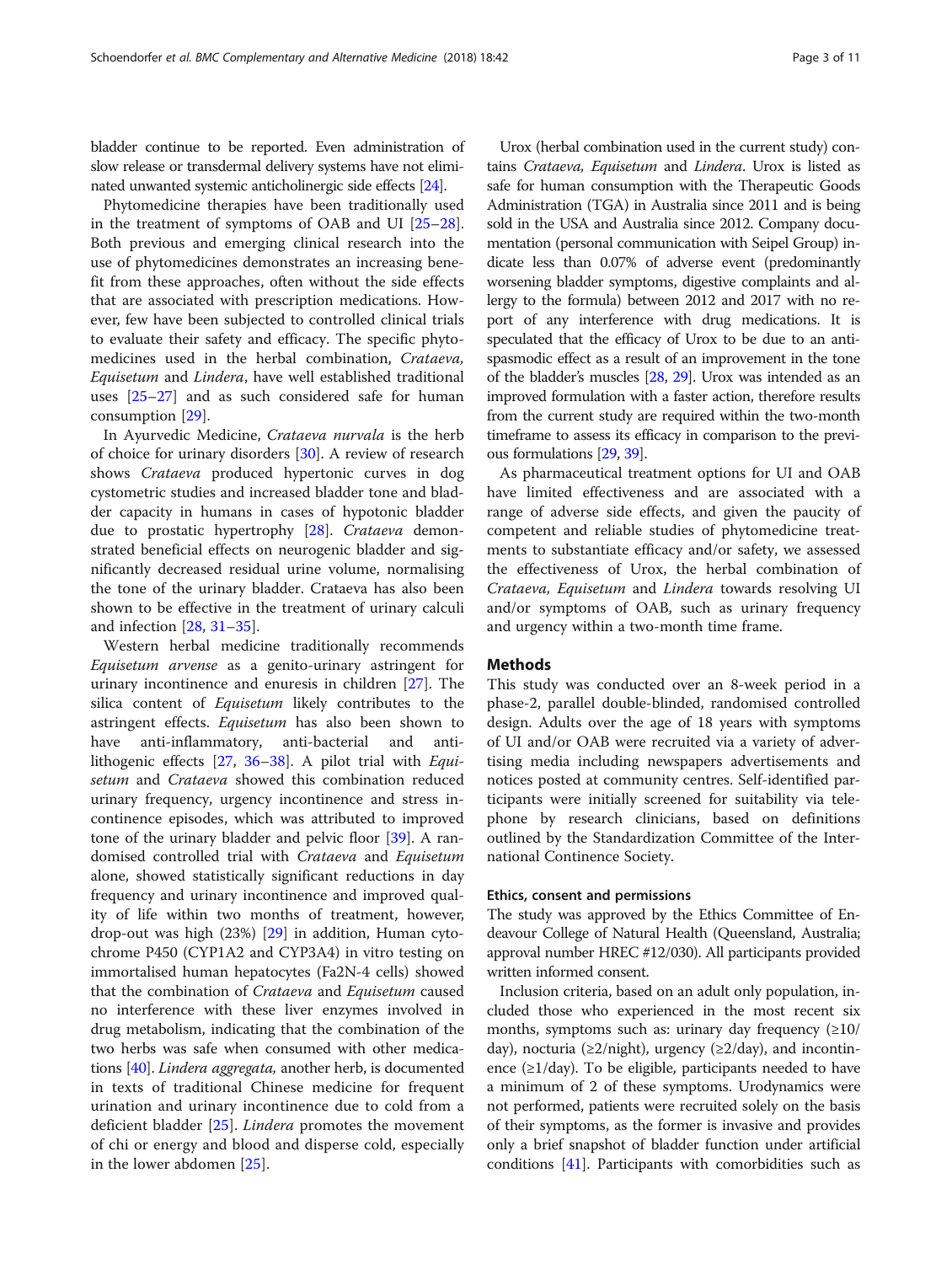controlled hypertension, osteoarthritis, controlled diabetes, anxiety, chronic obstructive pulmonary disease, etc., were included in the study. These diseases/disorders were not expected to confound the results.

Exclusion criteria included: recent (≤1 year) relevant surgeries such as hysterectomy, prolapse repair, prostate surgery, childbirth/currently pregnancy; current use of any natural therapies for bladder symptoms or prescribed medication for UI or OAB; unregulated doses of diuretics; undergoing treatment for mental health issues or psychiatric disturbances; other concomitant health conditions, including uncontrolled diabetes mellitus, heart disease, pancreatic, hepatic or renal disease, neurologic disease, recurrent urinary tract infections, benign prostatic hypertrophy, continual leakage, menstrual cycle-related incontinence, and chronic inflammatory conditions.

## Randomisation

Participants meeting the above criteria, provided written informed consent and were randomised via the block of four method (using Microsoft Excel® command "Rand") by a third party, into either treatment or placebo as indicated by either blue or yellow stickers on identical product bottles and allocated patient files. Both participants and researchers remained blinded to treatment allocation until after completion of statistical analyses, to ensure no risk of bias for the entire duration of the study and into completion. Treatment allocation was provided by a 3rd party external to the researchers and clinicians and was not disclosed until after statistical analysis, also minimising the chance of bias.

## Interventions

Each capsule contained 420 mg of a proprietary blend of Urox® (Seipel Group, Brisbane, Australia) containing Cratevox™ (Crataeva nurvala L.; Capparidaceae; Varuna) stem bark extract standardised for 1.5% lupeol; non-standardised Equisetum arvense L. (Equisetaceae; horsetail) stem extract; and, non-standardised Lindera aggregata Sims. (Lauraceae; Japanese evergreen spicebush) root extract. The placebo contained a colour-matched vegetarian capsule containing colour-matched cellulose. Identity of each plant was confirmed prior to manufacture of the finished capsule via high performance thin layer chromatography (HPLC) for Crataeva and Equisetum (Southern Cross University, Lismore, New South Wales, Australia) and Lindera (Alkemist Labs, Costa Mesa, California, USA). Crataeva and Equisetum were wild-crafted and grown without the use of pesticides. Lindera was cultivated and was tested for pesticide residue by gas chromatography mass spectroscopy (GC-MS).

Capsules were manufactured in a Therapeutic Goods Administration licensed facility according to the PIC/S Guide to Good Manufacturing Practice for Medicinal Products, PE 009–9-15 January 2009. Capsules underwent microbiological and heavy metal testing to ensure they complied with product specifications. The dosage was two capsules per day taken once daily with food. The dosage regimen was determined based on earlier research with Crataeva and Equisetum alone [[29](#page-9-0)], pharmacopeia and traditional herbal textbook dosage recommendations, and earlier, unpublished research with the Crataeva, Equi-setum and Lindera blend [\[25](#page-9-0)-[28](#page-9-0)].

Initial consultations were held at two Brisbane outpatient centres. Follow-up interviews were conducted via telephone. Participants were telephoned approximately one week before the scheduled interview and were intermittently called during the week thereafter if they were unable to be reached to schedule an alternative interview time. The clinicians conducting interviews were herbalists with additional qualifications in naturopathic medicine, acupuncture and/or traditional Chinese medicine. In Australia, herbalists are regulated either by the National Herbal Association of Australia (NHAA) or, if the herbalist has multiple qualifications which is often the case, they are regulated by other professional association bodies (e.g., the Australian Acupuncture and Chinese Medicine Association, the Australian Naturopathic Practitioners Association, etc.).

The week prior to initial consultation participants were requested to complete a micturition diary and relevant health related quality of life surveys. The attending clinician completed a clinical data sheet, containing a range of questions including demographics, exercise, health history and personal habits. Any incomplete quality of life surveys at outset were completed during the initial interview. Micturition diaries were collected by post at 2, 4 and 8 week intervals, along with the completion of quality of life surveys and follow up clinical data sheet via telephone. Participants were asked to keep the micturition diary for 3 days prior to each consultation and were provided reply paid envelopes to return the surveys and any unused capsules to assess compliance.

The primary outcome measure was urinary frequency defined as the number of voluntary diurnal and/ or nocturnal micturitions, self-reported via a validated urinary diary method per Wyman [\[42\]](#page-9-0). These diaries are designed to assist with the collation of urinary symptoms for 3 consecutive days, where participants indicate the number of times each symptom occurs. Relevant symptoms include urinary frequency, urgency, urgency incontinence or stress incontinence. Long-term diaries decrease patient compliance while a 3-day diary is reported as reliable to that of a 7-day record [\[43](#page-9-0)]. Secondary outcome measures included number of urinary urgency episodes/day, and number of incontinence episodes/day, using the same diary technique as for the primary measure.

Health-related quality of life (HR-QOL) was measured using condition specific, previously validated standardised instruments outlined elsewhere [[44](#page-9-0)–[47\]](#page-10-0). These surveys included the short versions of the Overactive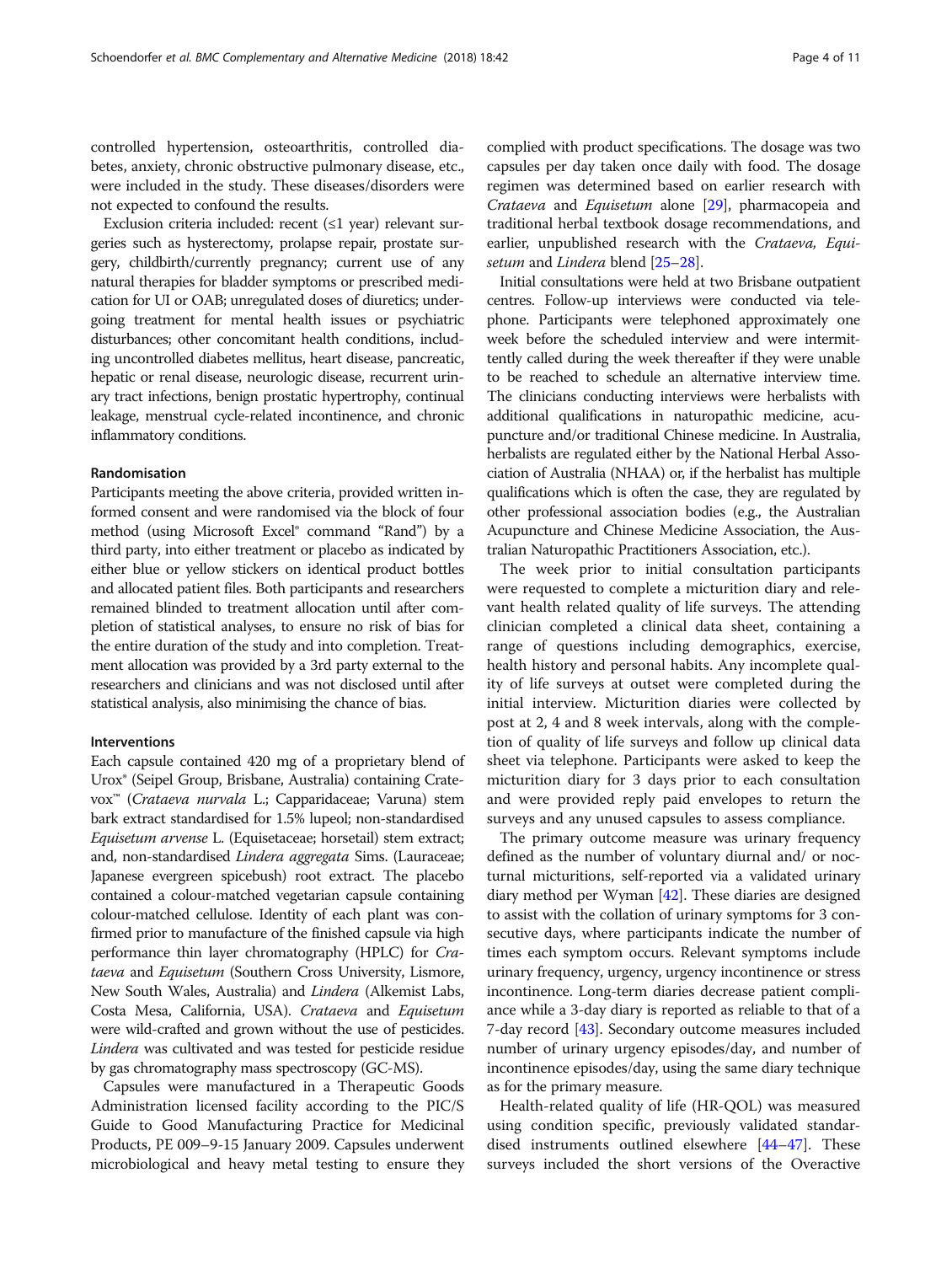Bladder Questionnaire (OAB-SF; maximum score for each question  $= 6$ ), which was administered if symptoms of urgency and/or frequency existed, while the Urinary Distress Inventory (UDI; maximum score for each question = 4) and Incontinence Impact Questionnaire (IIQ; maximum score for each question  $= 4$ ) were utilised in cases of urinary incontinence.

Information regarding number and type of incontinence pad/diaper usage per week was collected from all participants at each time point. At the completion of the trial participants were asked if they found any benefit from the treatment and whether they would be willing to continue treatment with this medication.

Analysed outcome data was collected via patients' selfevaluation and returned by patients via mail in order to minimise clinicians and researchers chance to elicit any hypothetical bias and influence outcomes. Once received, diary responses were filed until data entry and subsequent analyses. Participants were not patients of the interviewing clinicians and their postal outcome results were not considered or evaluated for the duration of the trial. These follow up interviews consisted of quality of life questions as well as questions to ascertain any changes in participants' lifestyle, which might otherwise confound results such as changes in exercise, water intake, diet or extraneous stress, or newly presenting medical conditions and medication changes.

## Sample size calculation and statistical analysis

For the primary outcome (day frequency), based on earlier research using a Crataeva and Equisetum combination [[29](#page-9-0)], it was calculated that 45 participants in each of the 2 groups were required to detect a difference of 1.6  $(\pm 2.7)$ urinary frequency episodes per day between treatment and placebo groups, with a two-tailed alpha of 0.05 and a power of 80%. For total incontinence, 53 participants were required to detect a difference of 1.2 (±2.2) incidents/day, while for urgency 54 participants were required in each group to detect a difference of 2  $(\pm 3.7)$  incidents/day. To account for potential drop-outs and variations in presenting symptoms, a total of 150 participants (75/group) were recruited. Participants were enrolled if they presented with at least two of the four assessable symptoms: day frequency, urgency, nocturia, and/or incontinence.

One person was responsible for data transfer from paper copies to the electronic database. Although double data entry was not performed, 10% of the data was randomly checked until no mistakes were found. Less than 1% changes were made to the data set following this procedure. All data except for day frequency was non-normally distributed. Residuals (difference between predicted and actual observed value) of linear regression model for all variables did not meet the assumptions of linear regression. Hence, all comparisons for the two treatments (as change from baseline) were made using mixed effects ordered logistic regression adjusted for repeated measures (Stata, v. 13.1, StataCorp, TX, USA) as this model does not require the assumptions of linear regression to be true. Holm estimation test was used to adjust  $p$ -values for repeated measures. Analyses included only participants who were symptomatic at baseline for each parameter investigated. Data (day frequency, nocturia, urgency and incontinence) were evaluated by per-protocol and intention-to-treat analysis, with the last result brought forward for participants who dropped out or were lost to follow-up. Backward stepwise regression ( $p < 0.22$  for covariate inclusion) indicated small effect of age, gender, water intake and diuretic use on the outcome model. However, result for adjusted and non-adjusted data were similar, hence unadjusted analyses is presented.

Responses to questionnaires were grouped for ease of reporting. The OAB-SF was analysed if the participant experienced urgency at baseline. The change from baseline is reported for the total of all OAB-SF questions, as well as sub-grouped according to classifications of symptom bother (questions 1–6; maximum score 36); difficulty coping (questions 7, 10, 11, 14, 19; maximum score 30); concern/worry (questions 8, 12, 16; maximum score 18); interference in sleep (questions 9, 13, 17; maximum score 18) and affects social interaction (questions 15, 18; maximum score 12). The IIQ questions 1–7 (maximum score 28) are reported as a total as are the responses to UDI questions 8–13 (maximum score 24).

## Results

Participants were recruited and data collected from April 2013 until November 2014. One hundred and fifty participants consented to take part in the study (Fig. [1\)](#page-5-0), and 142 (73 (97%) placebo, 69 (92%) treatment) completed the study. Drop-outs included two participants from the placebo group and six from the treatment group. None of these withdrawals were due to the study interventions but were for personal reasons. None of the adverse events reported were severe enough to cause withdrawal. Baseline demographic and symptom characteristics of placebo and treatment groups were similar between the two groups (Table [1\)](#page-5-0).

Significant differences were observed at 8-weeks over all variables, with symptoms reducing to within normal range occurring in greater frequency in the treatment group (Table [2](#page-6-0)). Resolution of symptoms was indicated at ≤8/day for day frequency,  $≤ 1/$ night for nocturia and 0 for both urgency and total incontinence (Fig. [2\)](#page-7-0), as outlined by the National Association for Continence [\[2\]](#page-9-0).

Baseline results for all HR-QOL variables were similar between the two intervention groups (all  $p > 0.18$ ). Significant improvements (all  $p < 0.001$ ) were noted in participants' perceptions after 8-weeks of the treatment compared to placebo (Fig. [3](#page-7-0)).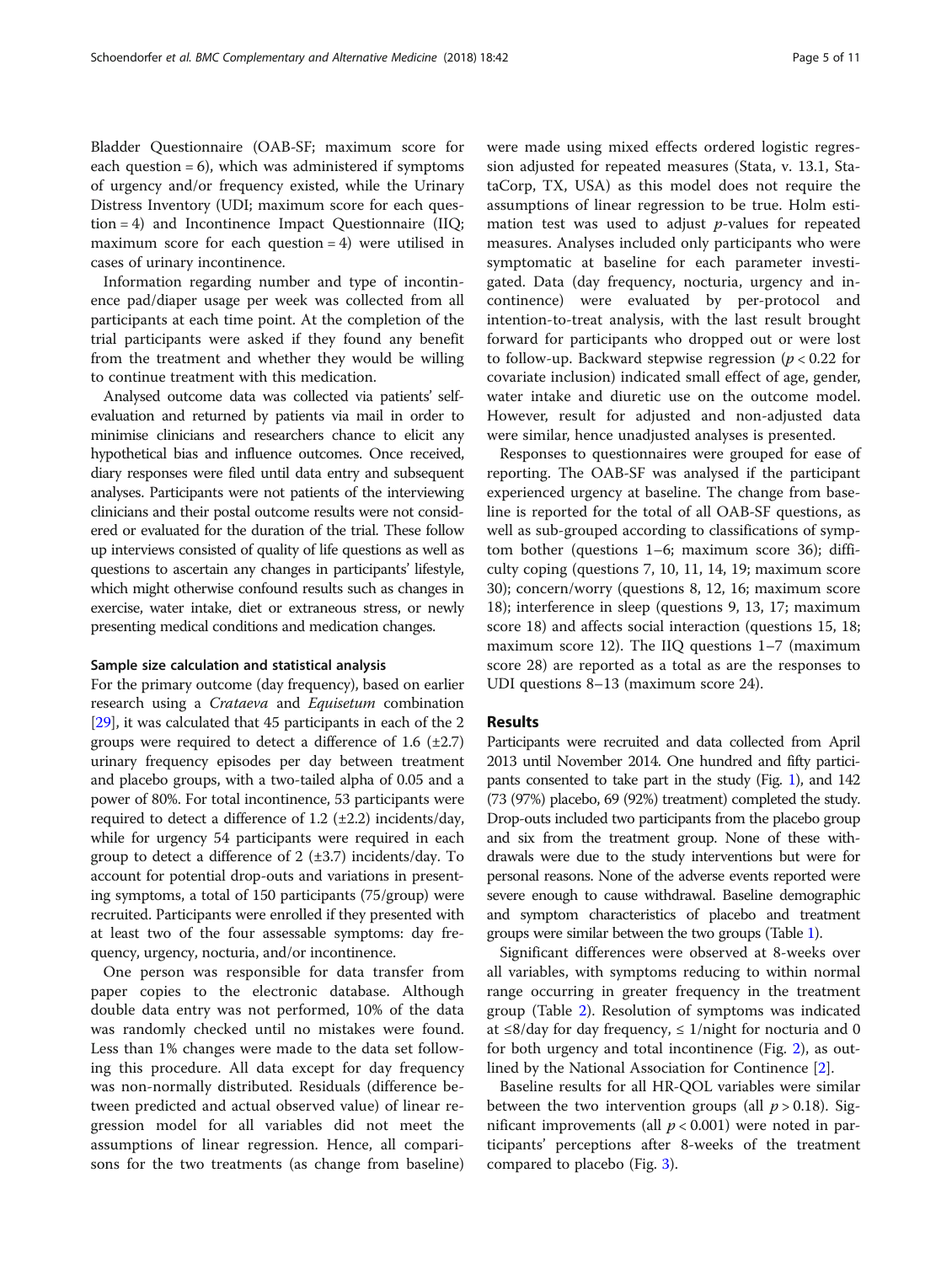population at the start of the trial Variable **Placebo Treatment** 

Table 1 Demographic and symptom characteristics of study

| Participants                       | 75                | 75                |
|------------------------------------|-------------------|-------------------|
| Sex (Female %)                     | 48 (64%)          | 40 (53%)          |
| Age (years; mean $\pm$ SD)         | $62.48 \pm 13.70$ | $64.55 \pm 12.42$ |
| Weight (kg; mean $\pm$ SD)         | $79.23 \pm 22.47$ | $78.53 \pm 18.94$ |
| Day frequency $\geq$ 10 (n,%)      | 57 (76%)          | 50 (67%)          |
| Nocturia ≥2 (n,%)                  | 60 (80%)          | 70 (93%)          |
| Urgency $\geq$ (n,%)               | 62 (83%)          | 63 (84%)          |
| Urgency incontinence≥1 (n,%)       | 33 (44%)          | 32 (43%)          |
| Stress incontinence $\geq$ 1 (n,%) | 9(12%)            | 10 (13%)          |
| Any incontinence $\geq$ 1 (n,%)    | 42 (56%)          | 35 (47%)          |
| Only two symptoms (n,%)            | 25 (30%)          | 26 (35%)          |
| Only three symptoms (n,%)          | 29 (39%)          | 30 (30%)          |
| All four symptoms (n,%)            | 21 (28%)          | 19 (25%)          |
|                                    |                   |                   |

Symptoms include urinary day frequency (≥10/day), nocturia (≥2/night), urgency (≥2/day), and incontinence (≥1/day) for ≥6 months prior to enrolling in the study; any incontinence includes urgency, stress and other incontinence

Differences in OAB-SF parameters (60 in placebo and 58 in treatment group) between the herbal combination and placebo (analysed as change from baseline) for those with symptoms of urgency at baseline included: bothersome (mean diff − 11.53; 95% CI -13.15 to − 9.90); difficulty in coping  $(-7.57; -8.71 \text{ to } -6.43)$ , concern/worry  $(-4.41; -7.57)$ 5.30 to − 3.52), difficulty sleeping (− 6.51; − 7.58 to − 5.44) and social interaction  $(-1.14; -1.59$  to  $-0.68)$  were all significantly lower ( $p < 0.01$  based on logistic regression analyses) at the end of treatment compared to placebo. Total OAB-SF was significantly lower (− 30.83; − 34.75 to − 26.93;  $p < 0.001$ ) after Urox than with placebo. Total scores for IIQ for those with incontinence at baseline were also significantly lower  $(-7.56; -9.30 \text{ to } -5.82)$  after the herbal combination than placebo. UDI responses for all participants were also significantly lower  $(-5.45; -6.65)$  to  $-4.25$ ) after 8-weeks of Urox, compared to placebo.

To assess whether the differences observed between the placebo and the Urox at week-8 were clinically relevant, we calculated the Cohen's d effect size for each variable using week-8 values. Results showed a large (Cohen's  $d \geq$ 0.6) effect of the herbal combination on all urinary

<span id="page-5-0"></span>Assessed for eligibility (n= 287)  $Fxcluded (n= 137)$ • Not meeting inclusion criteria (n=104) Other reasons (n=33) Randomized (n=150) Received placebo as allocated (n=75) Received treatment as allocated (n=75) Lost to follow-up Lost to follow up Didn't answer telephone (n=1) Didn't answer telephone (n=1) Discontinued intervention Discontinued intervention Communication difficulties (n=1) Required surgery (n=2) Prescribed warfarin and advised to stop trial  $(n=1)$ Travelling away (n=1) Family emergency (n=1) Completed (n=73) Completed (n=69) Analyzed - per-protocol (n=73) Analyzed - per-protocol (n=69) Analyzed - intention-to-treat (n=75) Analyzed - intention-to-treat (n=75) Fig. 1 Participant flow through the study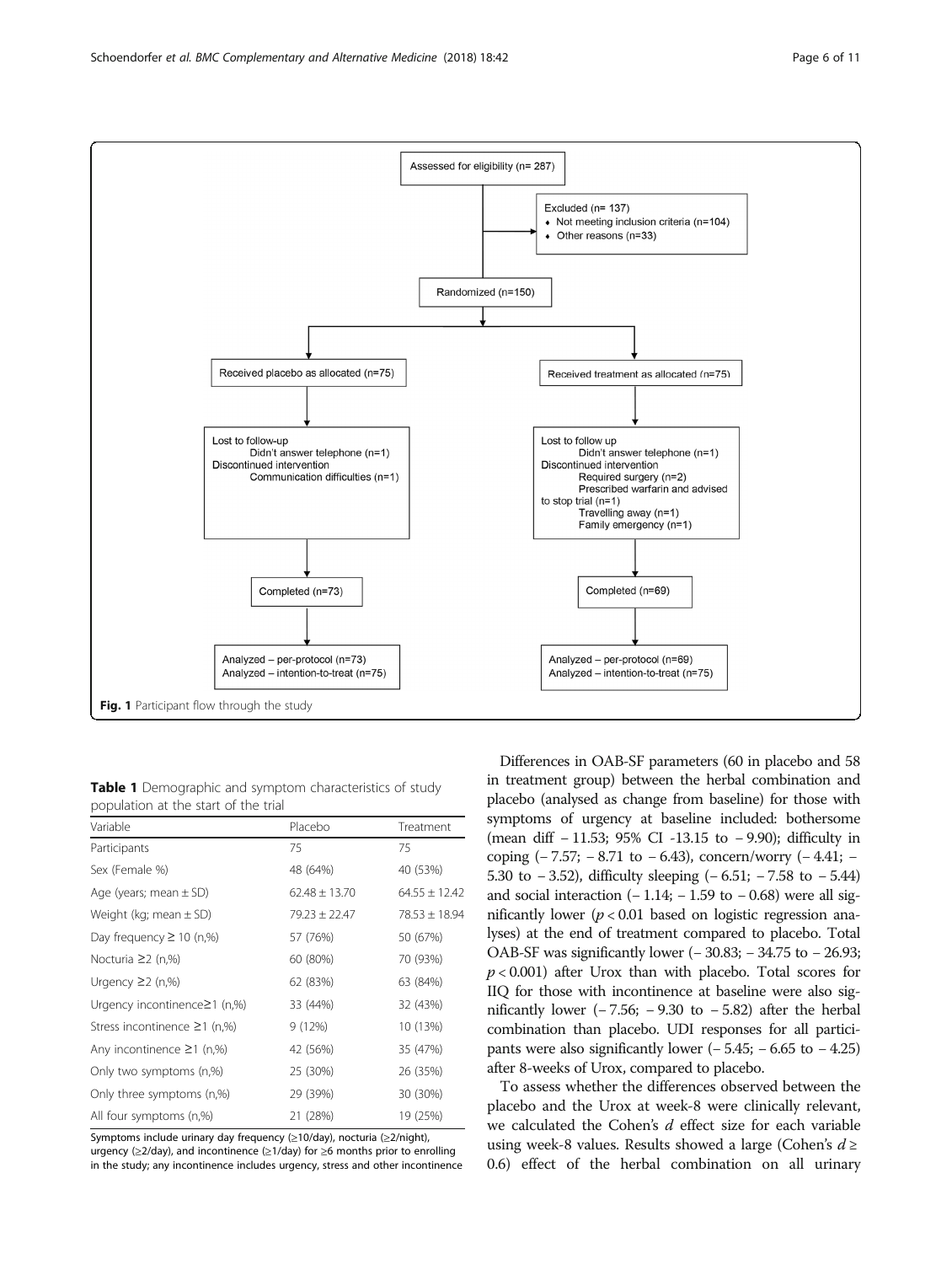| Variable                     | Placebo (mean $\pm$ SD) | $UROX$ (mean $\pm$ SD) | OR (95% CI) Placebo vs treatment   |  |
|------------------------------|-------------------------|------------------------|------------------------------------|--|
| Day frequency (n/day)        |                         |                        |                                    |  |
| Week 0                       | $11.57 \pm 1.79$        | $11.53 \pm 1.54$       | 0.95 (0.33 to 2.73)                |  |
| Week 2                       | $10.80 \pm 2.44$        | $8.94 \pm 2.28$        | $0.07$ (0.04 to 0.13) <sup>*</sup> |  |
| Week 4                       | $10.60 \pm 2.42$        | $8.42 \pm 2.46$        | $0.04$ (0.02 to 0.08) <sup>*</sup> |  |
| Week 8                       | $10.95 \pm 2.47$        | $7.69 \pm 2.15$        | $0.01$ (0.01 to 0.02) <sup>*</sup> |  |
| Nocturia (n/day)             |                         |                        |                                    |  |
| Week 0                       | $3.39 \pm 1.52$         | $4.02 \pm 1.62$        | 3.59 (1.39 to 9.21) <sup>*</sup>   |  |
| Week 2                       | $2.94 \pm 1.37$         | $3.18 \pm 1.72$        | 0.40 (0.24 to 0.69) <sup>*</sup>   |  |
| Week 4                       | $2.92 \pm 1.30$         | $2.70 \pm 1.52$        | $0.14$ (0.08 to 0.24) <sup>*</sup> |  |
| Week 8                       | $3.14 \pm 1.36$         | $2.16 \pm 1.49$        | $0.03$ (0.02 to 0.05) <sup>*</sup> |  |
| Urgency (n/day)              |                         |                        |                                    |  |
| Week 0                       | $4.34 \pm 2.89$         | $3.80 \pm 1.82$        | 0.67 (0.23 to 1.94)                |  |
| Week 2                       | $3.65 \pm 2.62$         | $2.32 \pm 2.09$        | 0.16 (0.09 to 0.27) <sup>*</sup>   |  |
| Week 4                       | $3.52 \pm 2.68$         | $1.88 \pm 2.25$        | $0.08$ (0.04 to 0.13) <sup>*</sup> |  |
| Week 8                       | $3.93 \pm 2.87$         | $1.49 \pm 2.31$        | $0.02$ (0.01 to 0.03) <sup>*</sup> |  |
| Urgency Incontinence (n/day) |                         |                        |                                    |  |
| Week 0                       | $2.71 \pm 2.68$         | $2.79 \pm 1.50$        | 1.70 (0.53 to 5.40)                |  |
| Week 2                       | $2.32 \pm 1.54$         | $1.85 \pm 1.78$        | 0.19 (0.09 to $0.40$ <sup>)*</sup> |  |
| Week 4                       | $1.82 \pm 1.33$         | $1.53 \pm 2.41$        | 0.19 (0.09 to 0.40) <sup>*</sup>   |  |
| Week 8                       | $2.44 \pm 2.38$         | $1.24 \pm 2.49$        | $0.04$ (0.02 to 0.09) <sup>*</sup> |  |
| Stress Incontinence (n/day)  |                         |                        |                                    |  |
| Week 0                       | $2.19 \pm 1.50$         | $2.13 \pm 1.14$        | 0.97 (0.11 to 8.65)                |  |
| Week 2                       | $1.70 \pm 1.49$         | $1.27 \pm 1.29$        | 0.30 (0.07 to 1.29)                |  |
| Week 4                       | $1.85 \pm 1.29$         | $0.77 \pm 0.94$        | 0.06 (0.01 to 0.25) <sup>*</sup>   |  |
| Week 8                       | $2.04 \pm 1.51$         | $0.73 \pm 0.87$        | $0.03$ (0.01 to 0.15) <sup>*</sup> |  |
| Total Incontinence (n/day)   |                         |                        |                                    |  |
| Week 0                       | $2.95 \pm 2.65$         | $3.31 \pm 2.12$        | 1.97 (0.65 to 5.98)                |  |
| Week 2                       | $2.56 \pm 1.62$         | $2.20 \pm 2.09$        | 0.23 (0.11 to 0.45) <sup>*</sup>   |  |
| Week 4                       | $2.13 \pm 1.42$         | $1.74 \pm 2.68$        | 0.14 (0.07 to 0.27) <sup>*</sup>   |  |
| Week 8                       | $2.70 \pm 2.25$         | $1.38 \pm 2.73$        | $0.03$ (0.01 to 0.06) <sup>*</sup> |  |

<span id="page-6-0"></span>Table 2 Over active bladder and urinary incontinence symptoms frequency as recorded from micturition diaries

OR (95% CI): odds ratio and 95% confidence interval for difference between the two treatments (includes participants who did not complete the study);

Comparison made as change from baseline between the two conditions. Holm estimation test was used to adiust p-values for repeated measures

Significantly different between the two treatments at the specific time; Number of participants assessed for each symptom were according to if their baseline measures matched the inclusion criteria (see Table 2 for the exact number of participants)

variables expect for urgency incontinence where the effect was moderate (Cohen's d 0.55). Similarly, for HR-QOL data, we observed Cohen's d value of above 0.6.

Thirteen cases of transient adverse events were reported, eight from the placebo arm and five from the treatment group (Table [3\)](#page-8-0).

Comparison of number of pads used and the type of pad used showed significant differences (both  $p < 0.001$ ) at the end of the study when compared between the two interventions. Approximately 40% of the participants in both groups (29/72 placebo; 26/69 Urox) reported using pad/diapers at the start of the study. Considering the use of 7 or less pads per week  $(\leq 1/\text{day})$  as an indication of

pad use as a precautionary measure, 20 out of 72 and 16 out of 69 participants reported using more than one pad/diaper a day (i.e. > 7/week) at the start of the study (week-0), in placebo and treatment groups respectively. Nineteen participants in the placebo group continued to use more than one pad/diaper a day at the end of the study, compared to only four in the Urox group. The number of individuals using moderate/heavy pads changed from 20 at baseline to 19 at the end of the study period in the placebo group, whereas, only six participants reported using moderate/heavy pads at week-8 in the Urox group, a reduction from 18 at baseline. Similarly, significantly higher proportion  $(p < 0.001)$  of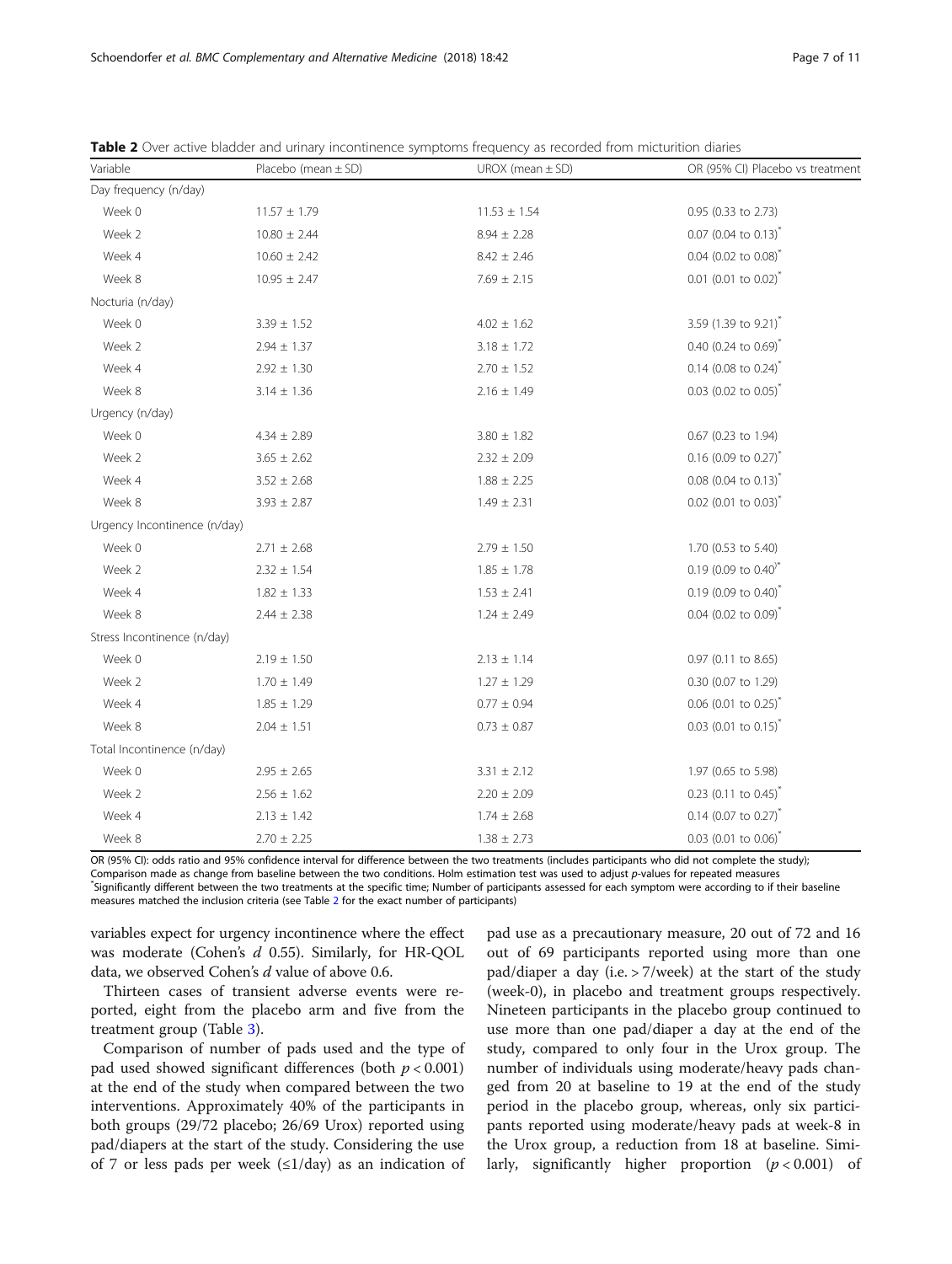<span id="page-7-0"></span>

participants in the Urox group (84%; 58/69) reported they had benefited from the treatment compared to the placebo group (18%; 13/72). Furthermore, 77% (53/69) in the treatment group compared to 29% (21/72) in the placebo group indicated their willingness to continue with "this medication" ( $p < 0.001$ ).

## **Discussion**

This study demonstrated significant efficacy and tolerability of the phytomedicine formula, Urox, in the treatment of UI and symptoms of OAB. A strength of this study is the lack of side effects typically associated with anticholinergic/antimuscarinic medications

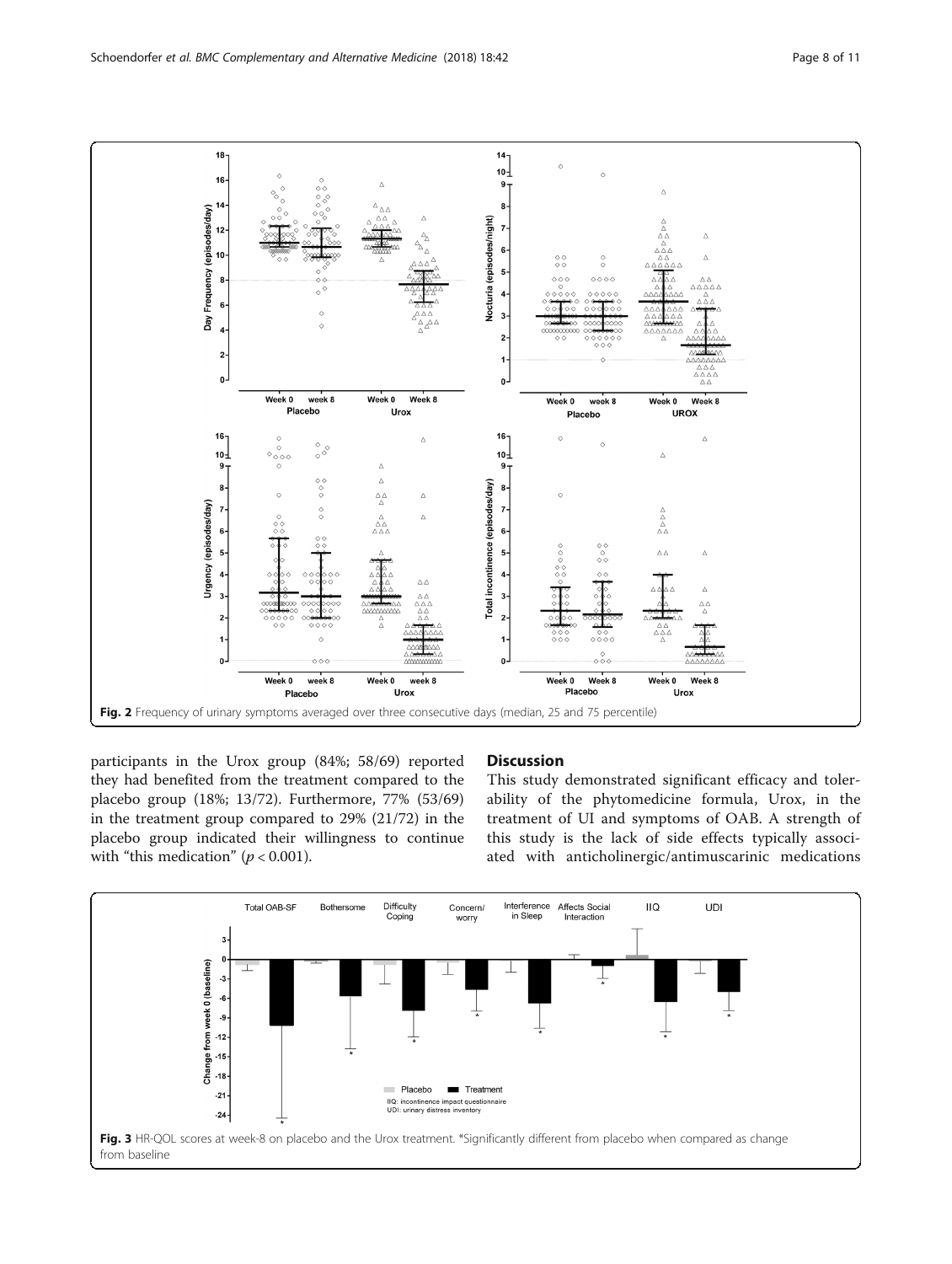<span id="page-8-0"></span>Table 3 Adverse Events Reported

| Symptom                      | Placebo       | UROX          |
|------------------------------|---------------|---------------|
| Episodes of diarrhoea        | $\mathcal{P}$ | $\mathcal{P}$ |
| Urinary tract infection      |               |               |
| Headache and worsened asthma |               |               |
| Worsened memory              |               |               |
| Flatulence                   |               |               |
| Facial flushing              |               |               |
| <b>Halitosis</b>             |               |               |
| Worsened arthritic pain      |               |               |

over the same 8-week period and the significant improvement in quality of life.

Our results show that 6 out of 57 (11%) symptomatic participants from the placebo group reported normalization of their bladder symptoms for day frequency after week-8 of the trial, compared with 30 out of 50 (60%) symptomatic participants in the treatment group. Similarly, for nocturia, 17 of 70 symptomatic participants (24%) in the treatment group became symptom free at the end of the trial compared to only 1 of 60 participants (less than 2%) in the placebo group. Five of these 17 participants in the treatment group reported reversal of the condition at week-2 and remained asymptomatic to the end of the trial. Twenty percent (13/63) of participants (with baseline urgency of 2 or more episodes a day) in the treatment group reported urgency of zero at the end of the trial period, compared to only three participants (out of 62) in the placebo group. Twenty-three percent (8/35) of the participants in the Urox group reported to be incontinence free at the end of 8 weeks compared to 7 % in the placebo group (3/42).

Urox produced more extensive benefits for symptoms of OAB and UI than has been shown with earlier herbal research, and within a shorter timeframe. A 12-week randomised trial with women using a pumpkin seed extract (Cucurbita pepo.) and a proprietary soy germ extract (Glycine max) combination showed no significance in reducing incontinence [[48\]](#page-10-0). Whilst frequency, urgency and nocturia improved, the magnitude of effect was consistently less and time frame for results, longer than with Urox. An 8-week randomized trial with men using the herb, Angelica archangelica was assessed for its effects on nocturnal bladder symptoms and showed no significant effect in overall nocturia [\[49](#page-10-0)]. Research with whole cranberry (Vaccinium macrocarpon) fruit powder showed reductions in urinary urgency, frequency and nocturia, but again took longer (three to six months) than demonstrated in this study of Urox [\[50](#page-10-0)].

A systematic literature review of pharmaceutical drugs for urgency and urinary incontinence between 1966 and 2011, concluded that overall the drugs selected for review produce small benefits, with up to 13% of participants achieving continence, while approximately 6% of participants discontinued treatment due to severity of adverse effects. Also, evidence of improved quality of life was limited [[24\]](#page-9-0). In contrast, the current study using Urox, compared to placebo, was well tolerated and significantly improved quality of life for study participants.

Halving nocturia within two months of treatment reduces the additional debility of interrupted sleep in these patients, and is considered highly clinically relevant. Reductions in day urinary frequency, urgency and incontinence are also very clinically relevant particularly to patients whose lives can be continuously interrupted on a daily basis by needing to use toilet facilities within a close proximity of their whereabouts. Considering the demonstrated benefits, lack of serious adverse events, along with a high rate of patient compliance and participant satisfaction, the utility of Urox by clinicians seems worthy of consideration.

As this is a phase-2 clinical trial of 8 weeks duration without an active comparator, and given the results reported, a longer phase-3 trial is warranted.

## Conclusion

The outcome of this randomised controlled trial demonstrates both statistical significance and clinical relevance in reducing urinary frequency, OAB and UI symptoms, over 8 weeks, without side effects commonly seen with anticholinergic and antimuscarinic medications.

#### Abbreviations

HR-QOL: Health-Related Quality of Life; IIQ: Incontinence Impact Questionnaire; LUTS: Lower Urinary Tract Symptoms; OAB: Overactive Bladder; OAB-SF: Overactive Bladder Short Form; UDI: Urinary Distress Inventory; UI: Urinary Incontinence

#### Acknowledgements

We are grateful to Tina Taylor and Patrick Coll for assistance with data collection and Donna Witt for data entry.

#### Funding

The study was supported by Seipel Group, Brisbane, Australia. Seipel Group received funding assistance for this study from the Australian Federal Government through the R & D tax incentives program. Seipel Group did not have a role in patient recruitment, data collection and analysis, or decision to publish.

#### Availability of data and materials

The datasets used and/or analysed during the current study are available from the corresponding author on reasonable request.

#### Authors' contributions

N Schoendorfer is the principal investigator, designed the study methodology, oversaw data collection and contributed to manuscript; N Sharp consulted on study methodology, collected data and contributed to the manuscript; TS consulted on study methodology and contributed to the manuscript; AGS consulted on study methodology and contributed to the manuscript; KDKA statistically analysed data, interpreted the results and contributed to the manuscript. All authors read and approved the final manuscript.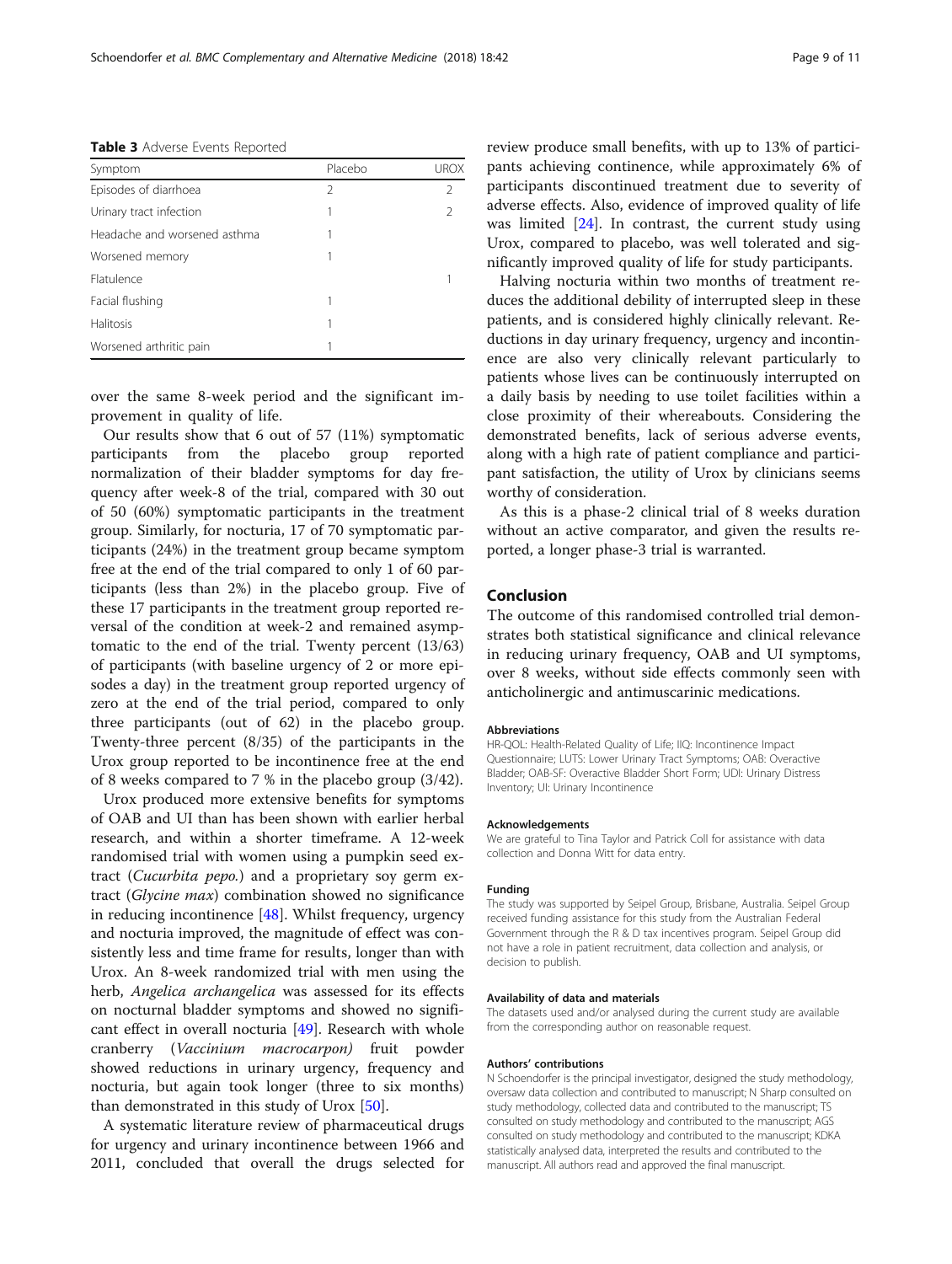## <span id="page-9-0"></span>Ethics approval and consent to participate

The study was approved by the Ethics Committee of Endeavour College of Natural Health (Queensland, Australia). All participants provided written informed consent.

### Consent for publication

Not applicable.

#### Competing interests

All authors have completed the ICMJE uniform disclosure at [www.icmje.org/](http://www.icmje.org/coi_disclosure.pdf) [coi\\_disclosure.pdf](http://www.icmje.org/coi_disclosure.pdf) and declare: TS is the inventor of the US patent, Herbal Compositions For The Prevention Or Treatment Of Urinary Incontinence And Overactive Bladder, U.S. Patent Number No. 9,452,191, for the formulation assessed in the trial. Seipel Group provided funding and materials for this study, and employs TS.

## Publisher's Note

Springer Nature remains neutral with regard to jurisdictional claims in published maps and institutional affiliations.

#### Author details

<sup>1</sup>School of Medicine, University of Queensland, Herston, Australia. <sup>2</sup>Occidental Medicine Department, Endeavour College of Natural Health, Brisbane, Queensland, Australia. <sup>3</sup>Seipel Group, Brisbane, Australia. <sup>4</sup>Bio5 Institute, Office of Research, Discovery and Innovation, and College of Science, University of Arizona; and, AIBMR Life Sciences, Seattle, Washington, USA. <sup>5</sup>School of Health Sciences, University of Tasmania, Locked Bag 1322, Launceston, Tasmania 7250, Australia.

## Received: 6 December 2016 Accepted: 17 January 2018 Published online: 31 January 2018

#### References

- 1. Abrams P, Cardozo L, Fall M, Griffiths D, Rosier P, Ulmsten U. The standardisation of terminology in lower urinary tract function: report from the standardisation sub-committee of the international continence society. Urology. 2003;61(1):37–49.
- 2. Conditions. [http://www.nafc.org/conditions/.](http://www.nafc.org/conditions/) Accessed Nov 2016.
- 3. Culligan P, Sand P. Involuntary urine loss in women: help for a hidden problem. Patient Care. 1998;32(2):141–62.
- Bartoli S, Aguzzi G, Tarricone R. Impact on quality of life of urinary incontinence and overactive bladder: a systematic literature review. Urology. 2010;75(3):491–501.
- 5. Who's at risk? <http://www.continence.org.au/pages/the-facts.html>. Accessed Nov 2016.
- 6. Stewart W, Van Rooyen J, Cundiff G, Abrams P, Herzog A, Corey R, Hunt T, Wein A. Prevalence and burden of overactive bladder in the United States. World J Urol. 2003;20(6):327–36.
- 7. Irwin D, Milsom I, Hunskaar S, Reilly K, Kopp Z, Herschom S, Coyne K, Kelleher C, Hampel C, Artibani W, et al. Population-based survey of urinary incontinence, overactive bladder, and other lower urinary tract symptoms in five countries: results of the EPIC study. Eur Urol. 2006;50(6):1306–14.
- 8. CDC. US toll from incontinence. JAMA. 2014;312(9):884.
- 9. Eslami M. Evaluation and Management of Incontinence in females. [http://www.](http://www.med.ucla.edu/modules/xfsection/article.php?articleid=93) [med.ucla.edu/modules/xfsection/article.php?articleid=93.](http://www.med.ucla.edu/modules/xfsection/article.php?articleid=93) Accessed Nov 2016.
- 10. Hann-Chorng K. Male lower urinary tract symptoms an old problem from a new perspective. Incont Pelvic Floor Dysfunct. 2010;4(2):33–8.
- 11. Chun-Hou L, Hann-Chorng K. Measurement of international prostate symptom score subscores in male lower urinary tract symptoms. Incont Pelvic Floor Dysfunct. 2010;4(2):39–43.
- 12. Chutka D, Fleming K, Evans M, Evans J, Andrews K. Urinary incontinence in the elderly population. Mayo Clin Proc. 1996;71(1):93–101.
- 13. Peake S, Manderson L, Potts H. Part and parcel of being a woman: female urinary incontinence and constructions of control. Med Anthropol Q. 1999;13(3):267–85.
- 14. Rane A. Incontinence in women. Don't suffer it. Aust Fam Physician. 1999; 28(6):584–6.
- 15. Chiarelli P, Brown W. Leaking urine in Australian women: prevalence and associated conditions. Womens Health. 1999;29(1):1–13.
- 16. Herschorn S, Jones J, Oelke M, MacDiarmid S, Wang J, Guan Z. Efficacy and tolerability of fesoterodine in men with overactive bladder: a pooled analysis of 2 phase III studies. Urology. 2010;75(5):1149–55.
- 17. Madhuvrata P, Cody J, Ellis G, Herbison G, Hay-Smith E. Which anticholinergic drug for overactive bladder symptoms in adults. Cochrane Database Syst Rev. 2012;1:CD005429.
- 18. Hesch K. Agents for treatment of overactive bladder: a therapeutic class review. Proc (Bayl Univ Med Cent). 2007;20(3):307–14.
- 19. Wagg A, Compion G, Fahey A, Siddiqui E. Persistence with prescribed antimuscarinic therapy for overactive bladder: a UK experience. BJU Int. 2012;110(11):1767–74.
- 20. Getsios D, Caro J, Ishak K, El-Hadi W, Payne K, O'Connel M, Albrecht D, Feng W, Dubois D. Oxybutynin extended release and Tolterodine immediate release: a health economic comparison. Clin Drug Investig. 2004;24(2):81–8.
- 21. Gray S, Anderson M, Dublin S, Hanlon J, Hubbard R, Walker R, Yu O, Crane P, Larson E. Cumulative use of strong anticholinergics and incident dementia. JAMA Intern Med. 2015;175(3):401–7.
- 22. Fox C, Richardson K, Maidment I. Anticholinergic medication use and cognitive impairment in the older population: the Medical Research Council cognitive function and ageing study. J Am Geriatr Soc. 2011;59(8):1477–83.
- 23. Cai X, Campbell N, Khan B, Callahan C, Boustani M. Long-term anticholinergic use and the aging brain. Alzheimers Dement. 2013;9(4):377–85.
- 24. Shamliyan T, Wyman J, Ramakrishnan R, Sainfort F, Kane R. Benefits and harms of pharmacologic treatment for urinary incontinence in women. Ann Intern Med. 2012;156(12):861–74.
- 25. Bensky D, Gamble A. Chinese herbal: Materia Medica, revised edn. Seattle: Eastland Press Inc.; 1993.
- 26. Bone K. Clinical applications of Ayurvedic and Chinese herbs; monographs for the western herbal practitioner. Warick: Phytotherapy Press; 1997.
- 27. BHP: British Herbal Pharmacopeia. 1983. Published by The Bristish Herbal Association, Lane House, Cowling, Nr. Keighley, West Yorks.
- 28. Deshpande P, Sahu M, Kumar P. Crataeva nurvala hook and Forst (Varuna) the Ayurvedic drug of choice in urinary disorders. Indian J Med Res. 1982; 76((suppl) December):46–53.
- 29. Schauss A, Spiller G, Chaves S, Gawlicka A. Reducing the symptoms of overactive bladder and urinary incontinence: results of a two-month, double-blind, placebo-controlled clinical trial. [https://www.ics.org/Abstracts/](https://www.ics.org/Abstracts/Publish/44/000300.pdf) [Publish/44/000300.pdf](https://www.ics.org/Abstracts/Publish/44/000300.pdf). Accessed Oct 2016.
- 30. Nadkarni KM. Indian Materia Medica. Bombay: Bombay Popular Prakashan; 1976.
- 31. Anand R, Patnaik GK, Roy K, Bhaduri AP. Antixoaluric and anticalciuric activity. Indian J Pharmacol. 1995;27(4):265–8.
- 32. Varalakshmi P, Shamila Y, Latha E. Effect of Crataeva Nurvala in experimental urolithiasis. J Ethnopharmacol. 1990;28:313–21.
- 33. Malini M, Ramakrishnan B, Varalakshmi P. Effet of Lupeol, a pentacyclic triterpene, on urinary enzymes in hyperoaluric rats. Jpn J Med Sci Biol. 1995; 48:211–20.
- 34. Geetha T, Varalakshmi P. Anti-inflammatory activity of lupeol and lupeol linoleate in rats. J Ethnopharmacol. 2001;76:77–80.
- 35. Geetha T, Varalakshmi P. Anticomplement activity of triterpenes from Crataeva nurvala stem bark in adjuvant arthritis in rats. Gen Pharmacol. 1999;32:495–7.
- 36. Council AB. Horsetail herb. In: Expanded commission E monograph; 2000.
- 37. Grases F, Melero G, Costa-Bauza A, Prieto R, March JG. Urolithiasis and phytotherapy. Int Urol Nephrol. 1994;26(5):507–11.
- 38. Nagao A, Seike M, Kobayashi H. Inihibition of xanthine oxidase by flaonoids. Biosci Biotechnol Biochem. 1999;63(10):1787–90.
- 39. Steels E, Ryan J, Seipel T, Rao A. Crataeva and equisetum reduce urinary incontinence symptoms. Aust Continence J. 2002;8(3):46–50.
- 40. Schauss A, Steele E. Preliminary evidence of the safety and efficacy of urologic™, an herbal formulation for the treatment of urinary incontinence and overactive bladder. FASEB. 2006;20:A990.
- 41. Norton P, Karram M, Wall L, Resenzeig B, Benson U, Fantl J. Randomised double-blind trial of terodiline in the treatment of urge incontinence in women. Obstet Gynecol. 1994;84(3):386–91.
- 42. Wyman J, Choi S, Harkins S, Wilson M, Fantl J. The urinary diary in evaluation of urinary incontinence in women: a test-retest analysis. Obstet Gynecol. 1988;71(6 Pt 1):812–7.
- 43. Nygaard I, Holcomb R. Reproducibility of the seven-day in women with stress urinary incontinence. Int Urogynecol J Pelvic Floor Dysfunct. 2000; 11(1):15–7.
- 44. Coyne K, Zhou Z, Thompson C, Versi E. The impact on health-related quality of life of stress, urge and mixed urinary incontinence. Br J Urol Int. 2003; 92(7):731–5.